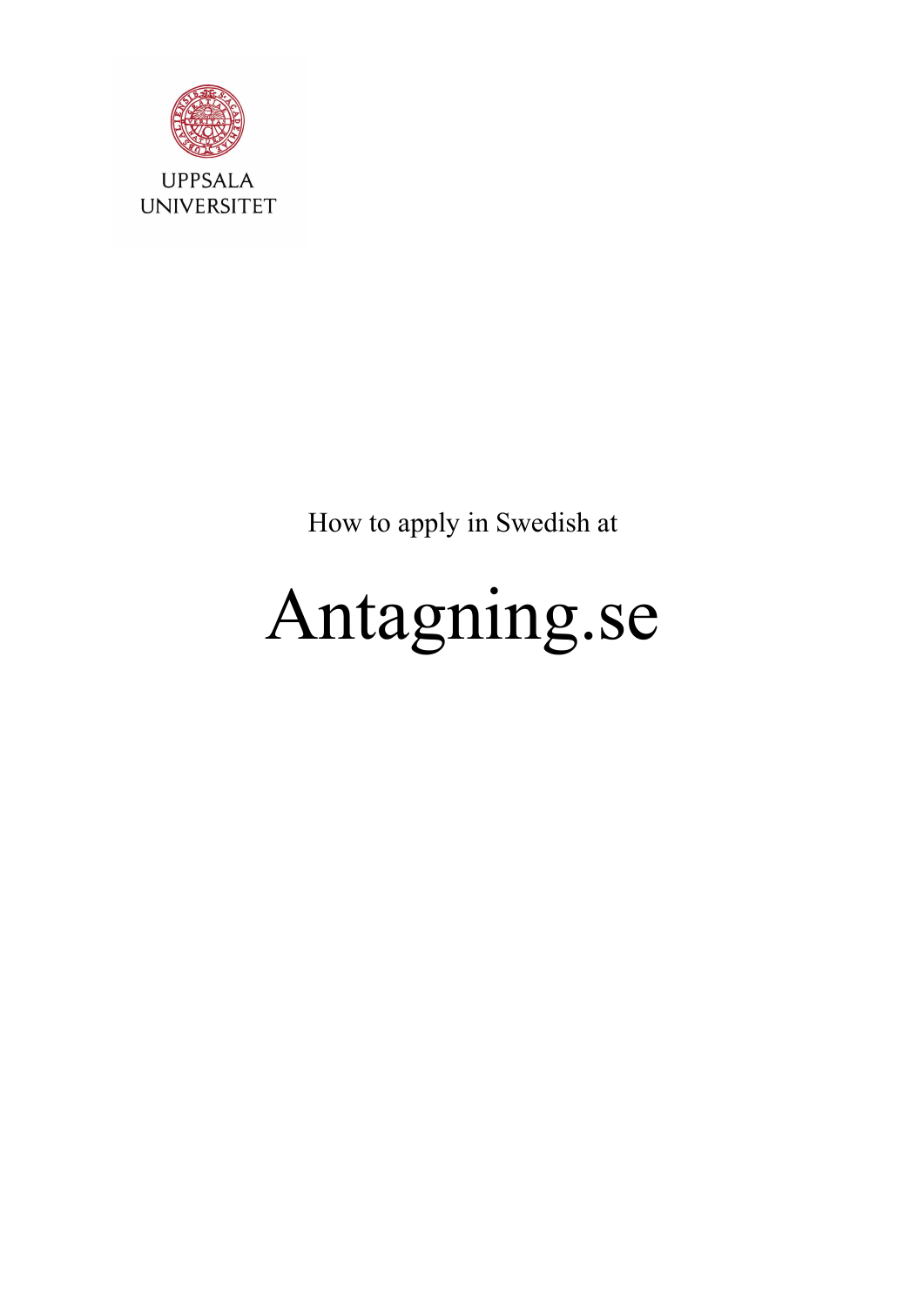1. Before applying at www.antagning.se go to www.universityadmissions.se, click on Log in and create a personal account.

| UNIVERSITY<br>ADMISSIONS.SE |                                               | ≗<br>Log in | My selection | Menu |
|-----------------------------|-----------------------------------------------|-------------|--------------|------|
|                             |                                               |             |              |      |
|                             | Log in                                        |             |              |      |
|                             | Email or Swedish identity number              |             |              |      |
|                             | É<br>Password                                 |             |              |      |
|                             | Forgot password<br>Log in                     |             |              |      |
|                             | Don't have an account? Create an account      |             |              |      |
|                             | Log in with edulD                             |             |              |      |
|                             | Log in with university account<br>$\check{~}$ |             |              |      |

2. Switch to the Swedish application website **www.antagning.se**. Use your log in from universityadmissions.se. Click on *Logga in*, in the upper-right corner.

|                                                               | Logga in |
|---------------------------------------------------------------|----------|
| Logga in                                                      |          |
| <b>ID number or E-mail address</b>                            |          |
| 72<br>Password                                                |          |
| Glömt lösenord<br>Logga in<br>Har du inget konto? Skapa konto |          |
| Logga in med edulD                                            |          |
| Logga in via studentportal                                    |          |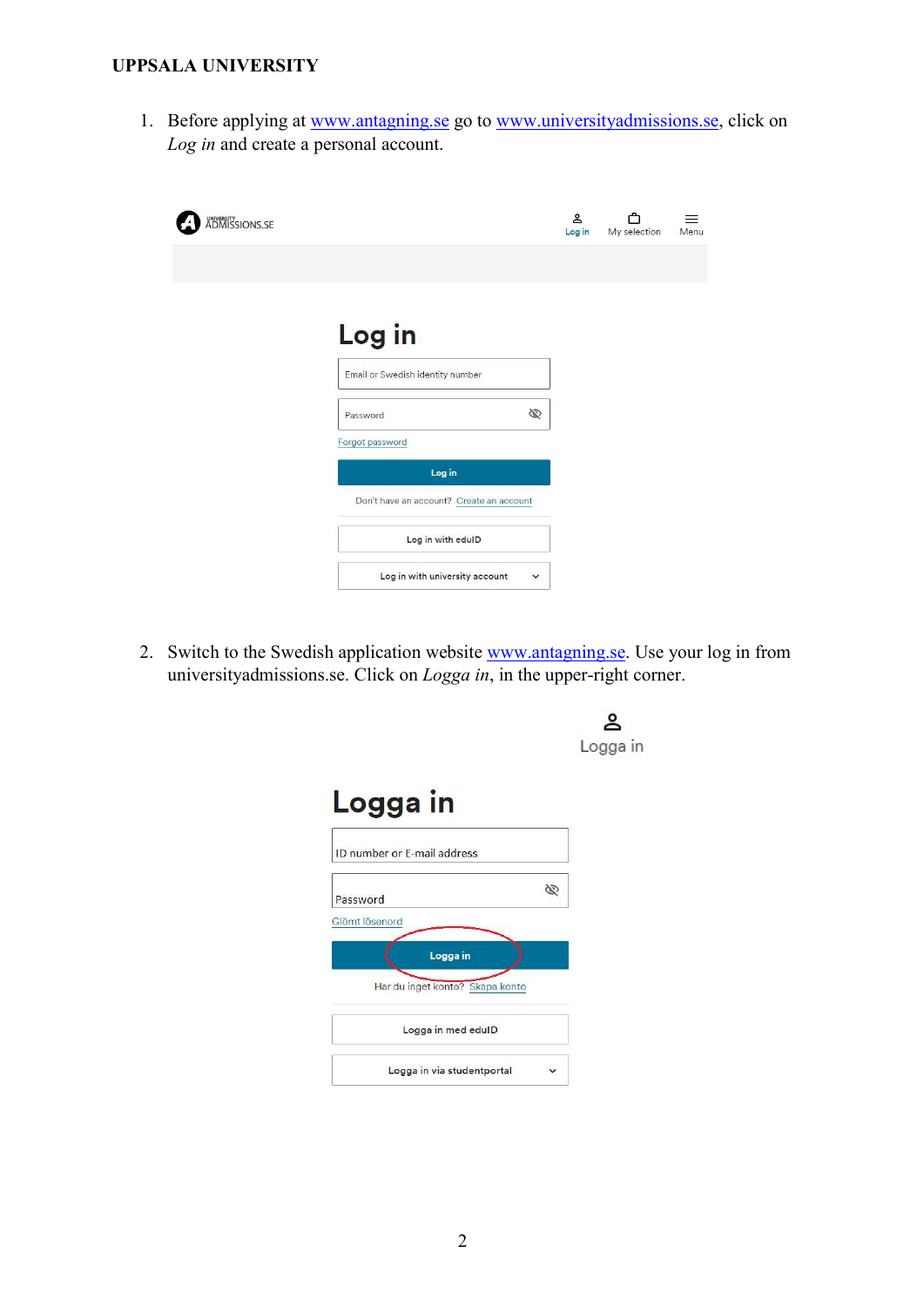- 3. When applying at Antagning.se you need to upload all necessary documents to prove you meet the requirements. Please find information in English at universityadmissions.se what supporting documents you need to upload and submit.
	- Gymnasiala meriter is a completed high school/upper secondary education.
	- Akademiska meriter University documents. In order to document your previous studies, please upload scans of your original transcripts of completed courses and grades, and your certificates and diplomas.
	- *Dokumentuppladdning* All applicants must submit a copy of the page in their passport with personal data and photograph. Scan your original documents - scans of copies cannot be accepted. Students with citizenship in an EU/EEA country or Switzerland are required to submit their ID document in order to confirm that they are not required to pay application fees.

| Du måste göra en anmälan för att dina meriter ska u                                                                                                                                                                                      |                  |
|------------------------------------------------------------------------------------------------------------------------------------------------------------------------------------------------------------------------------------------|------------------|
| På den här sidan kan du se dina meriter och ladda upp dokument. Det finns tv<br>1. Dina menter uppdateras bara om du har gjort en ny anmälan. När du har<br>menter syns har                                                              | <b>B</b> Anmälan |
| 2. De allra flesta ska inte ladda upp några dokument. Vi hamtar många meriter<br>akademiska meriter, automatiskt. Läs noga på sidan Ladda upp rätt papper f<br>något. Ladda aldrig upp dokument i onödan. Du kan bara ladda upp dokument | Meddelanden      |
|                                                                                                                                                                                                                                          | <b>国 Meriter</b> |
| Gymnasiala meriter                                                                                                                                                                                                                       | <b>A</b> Profil  |
|                                                                                                                                                                                                                                          | Logga ut         |
| Akademiska meriter                                                                                                                                                                                                                       |                  |
| Dokumentuppladdning                                                                                                                                                                                                                      |                  |

4. At the page Mina val - "my choices", click on the button Lägg till utbildningar to select courses or programmes.

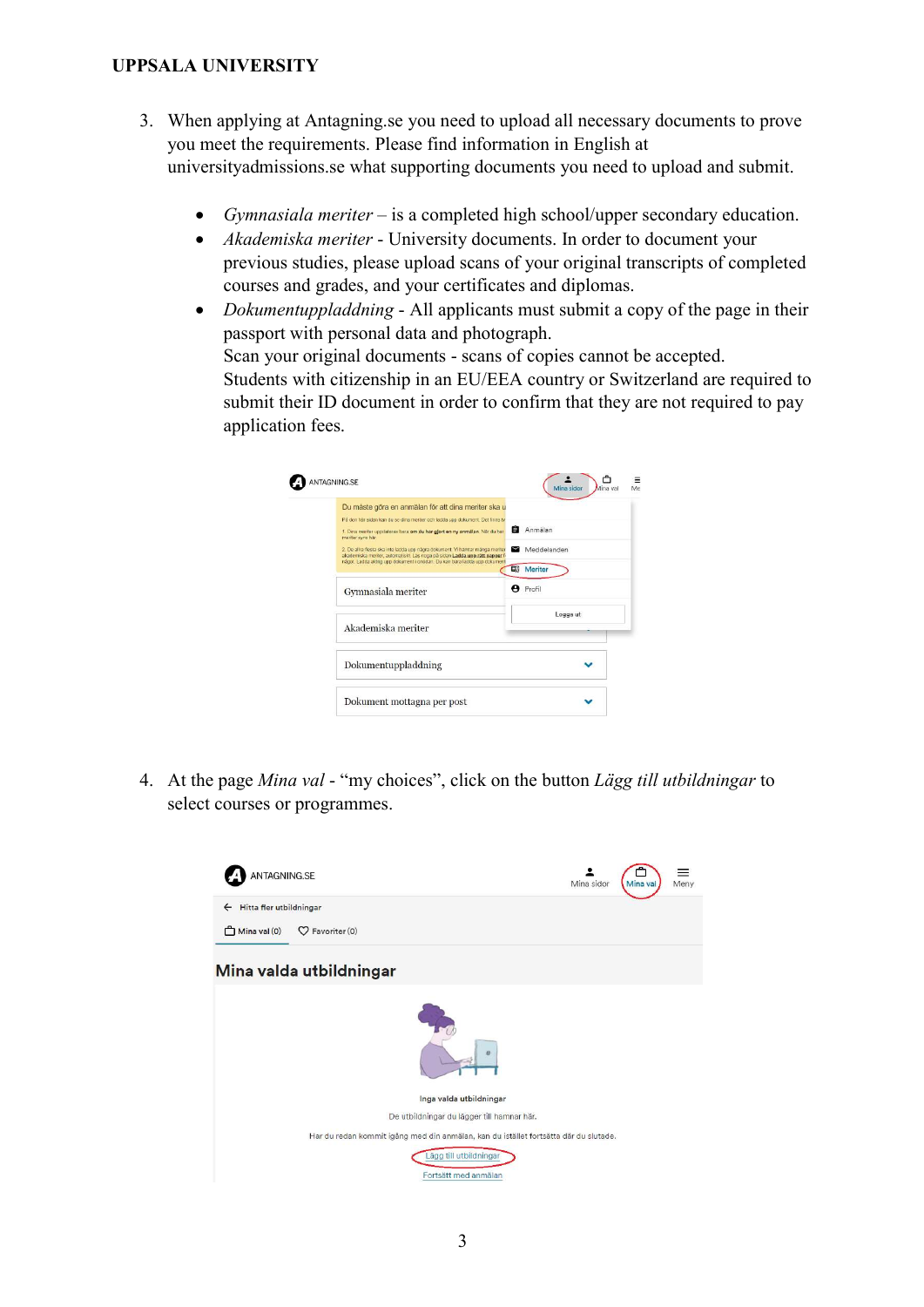5. Choose university by clicking Alla universitet och högskolor, then checking the box Alla högskolor to come to the list of universities. You can also write the course/programme code or course/programme name you want to apply for. You can find the names and codes in the Uppsala University course catalogue. Click on Sök utbildningar. A list of search results appears.

| ANTAGNING.SE                                           |                   | Mina sidor<br>Mina val                                                                                                                                 | Meny      |
|--------------------------------------------------------|-------------------|--------------------------------------------------------------------------------------------------------------------------------------------------------|-----------|
| Hitta utbildningar                                     |                   |                                                                                                                                                        |           |
| Termin:<br>Våren 2021                                  | Utbildningar<br>Q | T.ex. apotekare Uppsala<br>Sök utbildningar                                                                                                            |           |
| Visar 10 827 resultat under Våren 2021                 |                   | Utbildning, A - Ö                                                                                                                                      |           |
| <b>Filtrera</b><br>Välj mellan kurser och program      | Rensa (0)         | "Littérature(-monde)" i franskundervisningen<br>7,5 högskolepoäng, Uppsala universitet, Studieort: Ortsoberoende<br>Anmälningsperiod 15 sep. - 15 okt. | ♡         |
| Båda<br>Kurser                                         | Program           | Visa mer $\vee$                                                                                                                                        | Lägg till |
| Universitet/högskola<br>Alla universitet och högskolor | $\checkmark$      | (Post)Secularization in Modern Political Philosophy<br>7.5 högskolenoäng. Enskilda Högskolan Stockholm, Studieort: Södertälie                          |           |

6. Click on Lägg till to the right of your chosen course/programme and your course/programme will be added to your application in the box for Mina val "My choices".

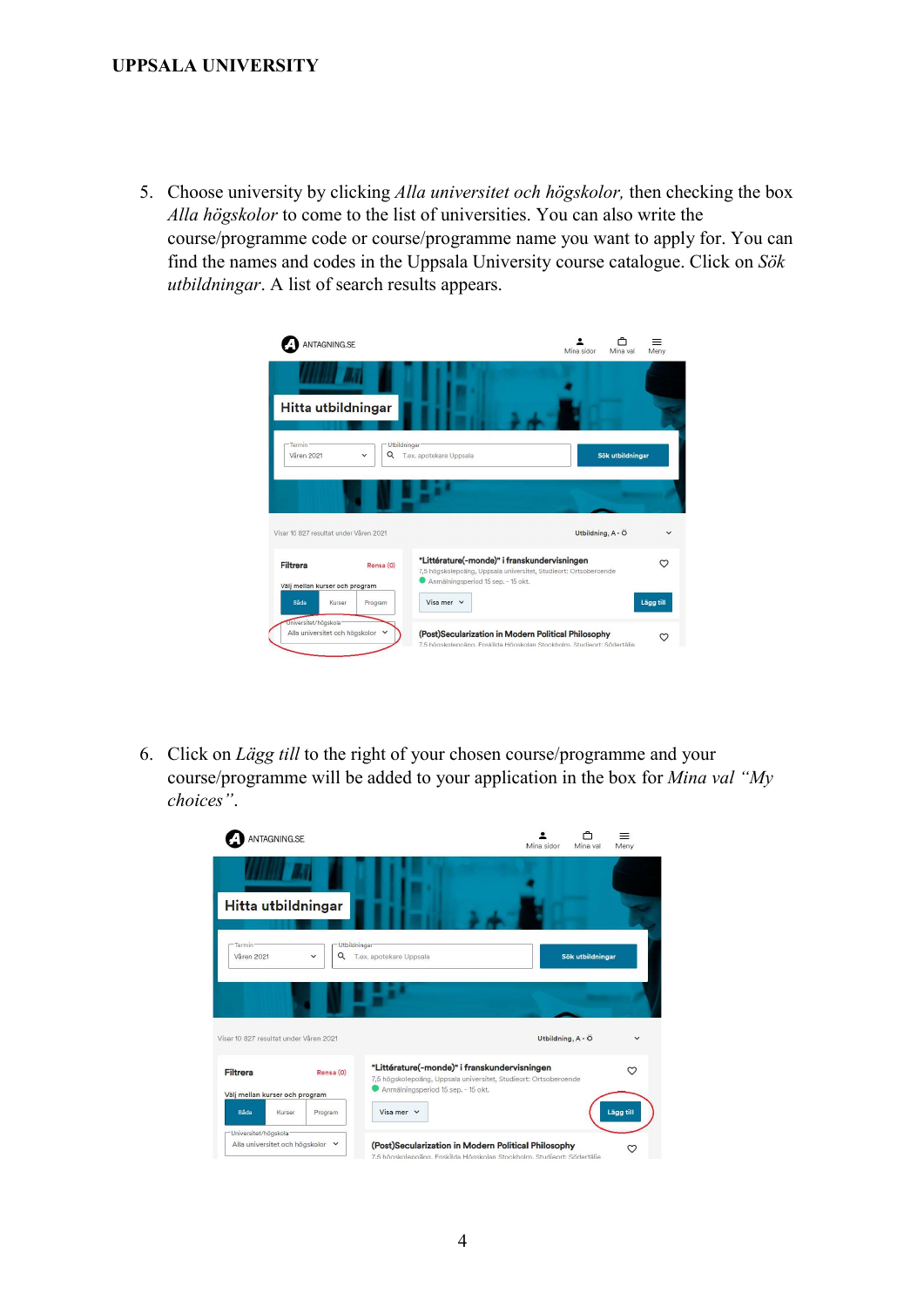7. When you have added your courses/programmes and are ready to proceed click on Mina val and then Påbörja anmälan.

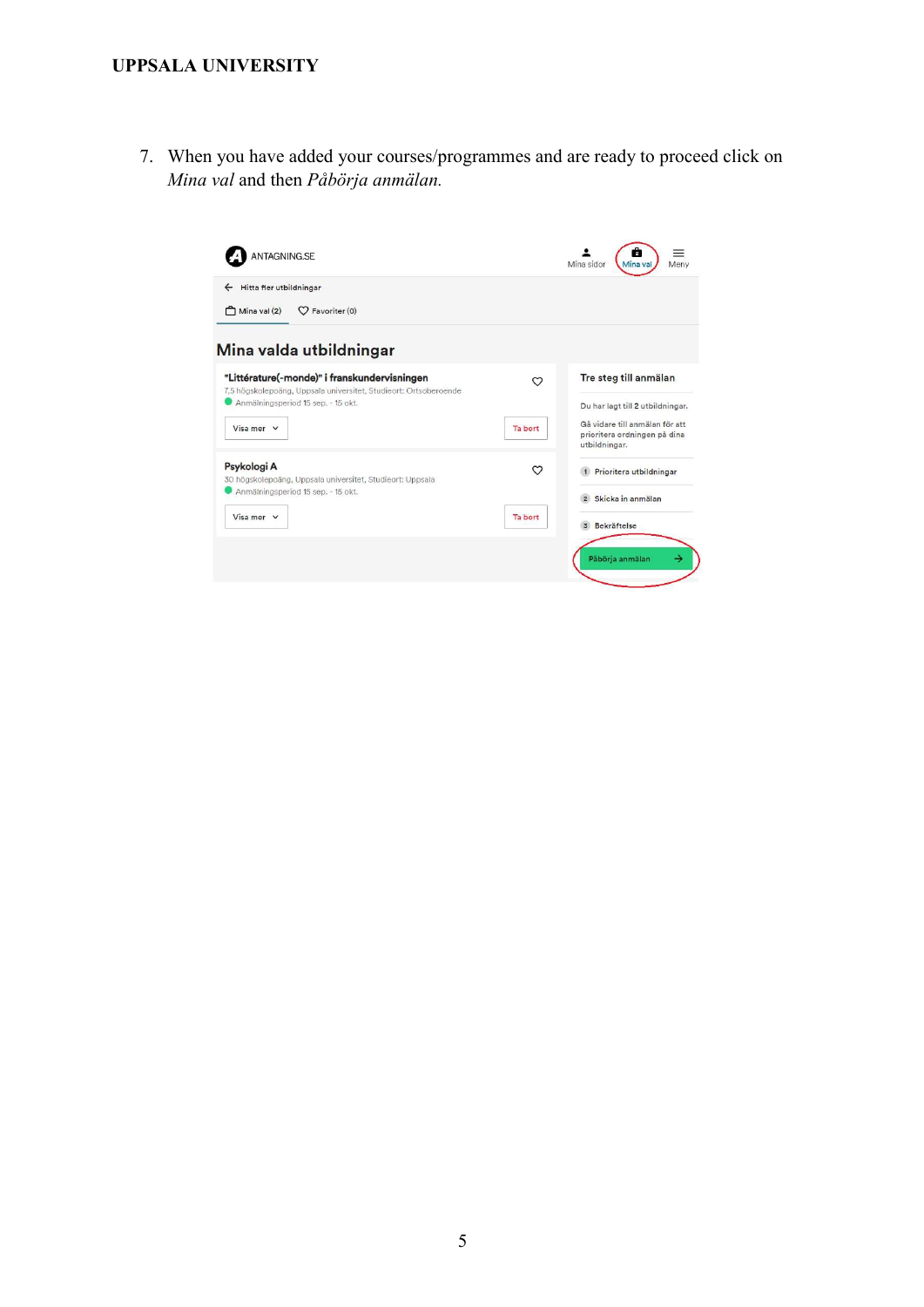8. Prioritize your chosen courses/programmes. Use the blue arrows up and down in your application. Click on the blue button Fortsätt when you're ready to proceed. Go over your application again and check that everything is correct.

| Inte skickad   |                                                                                                                                               | (!) Prioritera dina val innan du skickar din anmälan.     |                         |   |
|----------------|-----------------------------------------------------------------------------------------------------------------------------------------------|-----------------------------------------------------------|-------------------------|---|
|                | Du kan ändra din anmälan tom: 2020-10-15                                                                                                      |                                                           |                         |   |
|                | Prioritera<br>utbildningar                                                                                                                    | Skicka in anmälan<br>$\overline{2}$                       | <b>Bekräftelse</b><br>3 |   |
|                |                                                                                                                                               | Fortsätt<br>Avbryt                                        |                         |   |
| 1              | "Littérature(-monde)" i<br>franskundervisningen<br>7,5 högskolepoäng, Uppsala universitet, Studieort:<br>Ortsoberoende<br>Som fristående kurs |                                                           |                         | œ |
| $\overline{2}$ | $\vee$ Mer information<br>Psykologi A<br>Som fristående kurs                                                                                  | 30 högskolepoäng, Uppsala universitet, Studieort: Uppsala |                         | ☎ |

9. On this page you are asked to confirm if you intend to upload high school/ upper secondary school grades and university documents from abroad.

| <b>Prioritera</b><br>utbildningar                                   | Skicka in anmälan                                                                                                                                                                                             | <b>Bekräftelse</b> |                                  |  |
|---------------------------------------------------------------------|---------------------------------------------------------------------------------------------------------------------------------------------------------------------------------------------------------------|--------------------|----------------------------------|--|
|                                                                     | 2                                                                                                                                                                                                             | 3                  |                                  |  |
| Vårterminen 2021                                                    |                                                                                                                                                                                                               |                    |                                  |  |
| Kontrollera din anmälan innan du skickar den                        |                                                                                                                                                                                                               |                    |                                  |  |
| Fyll i det som stämmer för dig                                      |                                                                                                                                                                                                               |                    |                                  |  |
| Är du intresserad av studiemedel?                                   |                                                                                                                                                                                                               |                    | In this roll list choose country |  |
|                                                                     | Om jag blir antagen till utbildningen har jag tänkt söka studiemedel från CSN via www.csn.se.                                                                                                                 |                    | from which you have and will     |  |
| Har du utländska betyg?                                             |                                                                                                                                                                                                               |                    | submit high school / upper       |  |
| utländska betyg kommer från.                                        | Om du har utländska betyg ska du ladda upp eller skicka dem till oss med post. Om du redan har<br>laddat upp eller skickat in betygen behöver du inte göra det igen. Välj i listan här under vilket land dina |                    | secondary school grades.         |  |
| Min utbildning är från landet här under.                            | Jag har utländsk/internationell gymnasieutbildning och kommer att ladda upp intyg från utbildningen                                                                                                           |                    |                                  |  |
| Väli land                                                           |                                                                                                                                                                                                               |                    | In this roll list choose country |  |
|                                                                     | Jag studerar eller har studerat på utländsk högskola/universitet. Jag kommer att ladda upp<br>examensbevis eller studiemeritförteckning. Min utbildning är från landet här under.                             |                    | from which you have and will     |  |
| Väli land<br>$\check{ }$                                            |                                                                                                                                                                                                               |                    | submit university documents.     |  |
| 7,5 högskolepoäng, Uppsala universitet, Studieort.<br>Ortsoberoende | "Littérature(-monde)" i franskundervisningen                                                                                                                                                                  |                    |                                  |  |